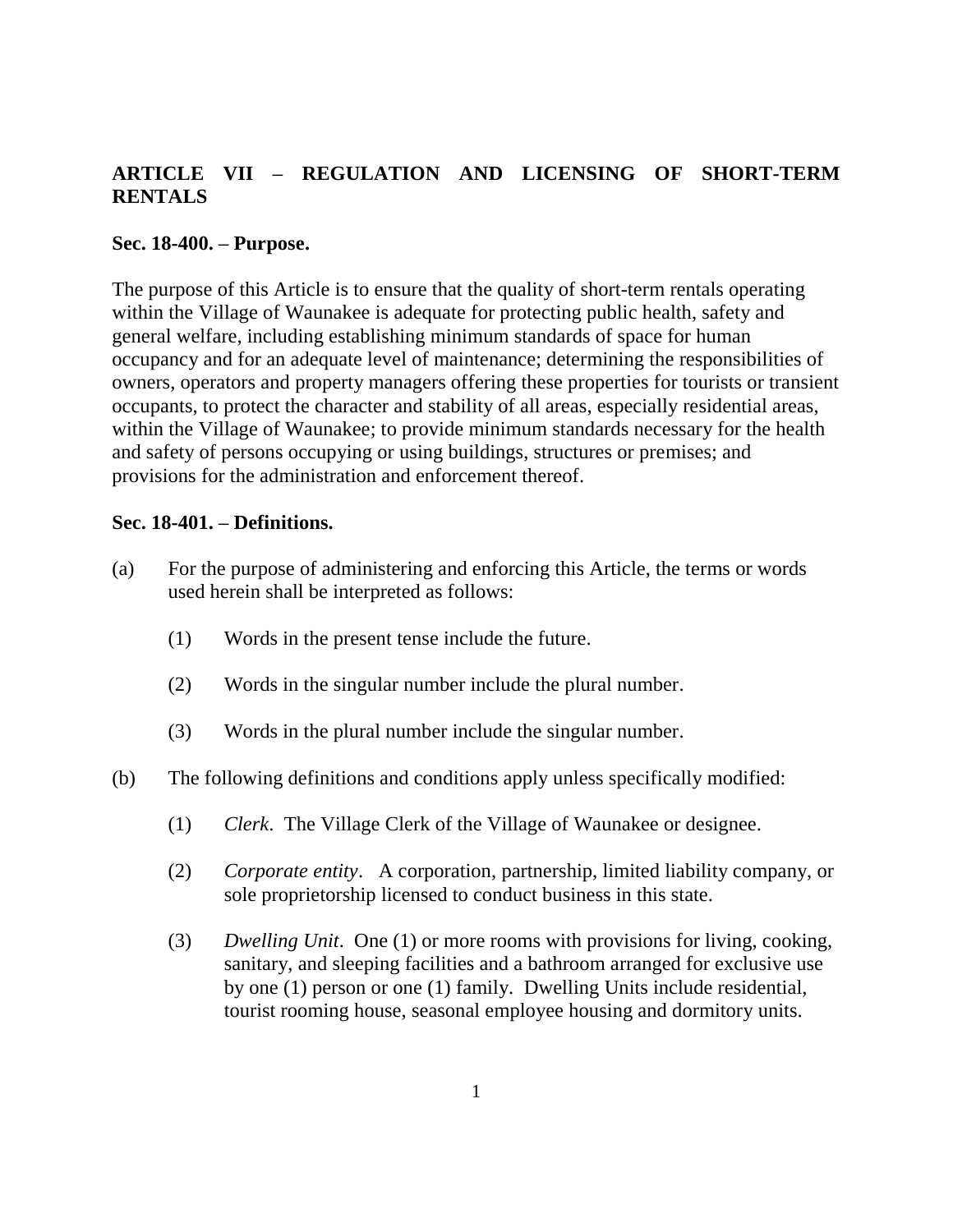- (4) *Owner*. The owner of a short-term rental.
- (5) *Person*. Shall include a corporation, firm, partnership, association, organization and any other group acting as a unit as well as individuals, including a personal representative, receiver or other representative appointed according to law. Whenever the word person is used in any section of this Article prescribing a penalty or fine, as to partnerships or association, the word shall include the partners or members hereof, and as to corporations, shall include the officers, agents or members thereof who are responsible for any violation of such section.
- (6) *Property Manager*. Any person that is not the property owner and is appointed to act as agent and/or provides property management services to one or more short-term rental.
- (7) *Short-Term Rental*. A residential dwelling that is offered for rent for a fee and for fewer than 29 consecutive days, as defined in Wis. Stat. § 66.0615(1)(dk).
- (8) *State*. The State of Wisconsin Department of Health, or its designee.

# **Sec. 18-402. – Operations of Short-Term Rentals.**

- (a) No person may maintain, manage, or operate a short-term rental more than 10 nights each year without a short-term rental license. Every short-term rental shall be operated by an Owner or Property Manager.
- (b) Every short-term rental shall be the primary residence of the Owner or the principals of any corporate entity owner or trust.
- (c) The short-term rental shall be rented for a minimum of 6 consecutive days by each guest.
- (d) Each short-term rental is required to have the following licenses and permits:
	- (1) A State of Wisconsin Tourist Rooming House License;
	- (2) A Seller's permit issued by the Wisconsin Department of Revenue;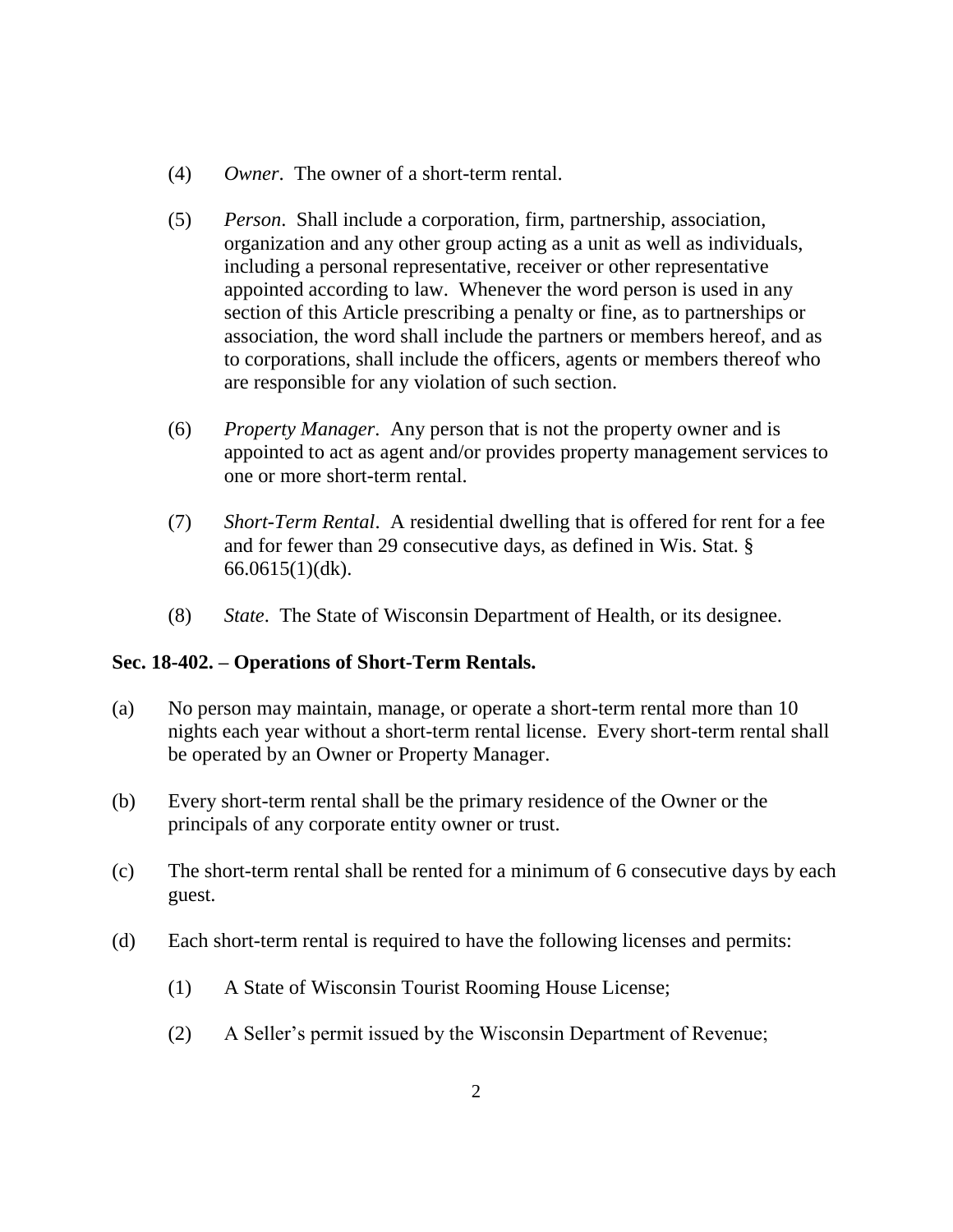- (3) A room tax permit; and
- (4) A permit or license issued pursuant to the provisions of this Article.
- (e) Each short-term rental shall comply with all of the following:
	- (1) The total number of days within any consecutive 365-day period that the dwelling may be rented shall not exceed 180 days. If the Owner does not occupy the short-term rental at the time of rental, the short-term rental may be rented no more than 30 days per licensing year.
	- (2) The Owner or Property Manager shall notify the Clerk in writing when the first rental within a 365-day period begins.
	- (3) No vehicular traffic shall be generated that is greater than normally expected in the residential neighborhood.
	- (4) There shall not be excessive noise, fumes, glare, vibrations generated during the use.
	- (5) Name plates or other signage shall not exceed one square foot. No other signage advertising the short-term rental is permitted on site. Off-site advertising in media channels relating to the availability of the rental may take place only after all Village, County and State permits and licenses have been obtained.
	- (6) The number of occupants in any unit shall not exceed the limits set forth in the State of Wisconsin Uniform Dwelling Code and other applicable county and Village housing regulations based upon the number of bedrooms in each unit. In no case shall the short-term rental have more than two occupants per bedroom.
	- (7) No recreational vehicle (RV), camper, tent, or other temporary lodging arrangement shall be permitted on site as means of providing additional accommodations for paying guests or other invitees.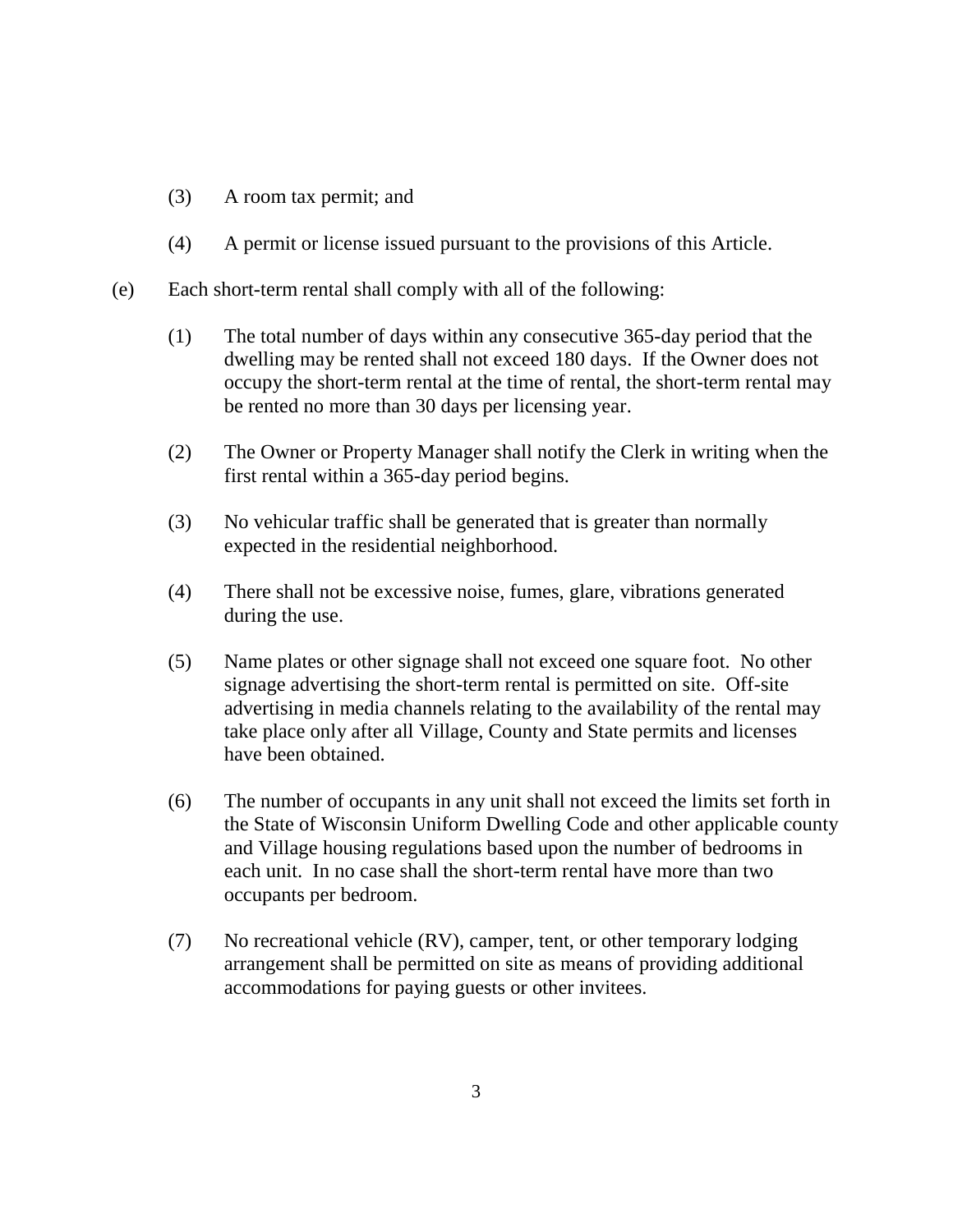- (8) Any outdoor event held at the short-term rental shall last no longer than one day occurring between the hours of 7:00 am and 10:00 pm. Any activities shall be in compliance with other applicable noise regulations, including, but not limited to, keeping quiet hours from 10:00 pm to 7:00 am. Only guests who have registered under subsection (16) below may attend an outdoor or indoor event at the Property.
- (9) All rentals of the short-term rental shall be subject to payment of the Village room tax at the currant applicable rate. Permit holders are responsible for complying with all regulations of the room tax.
- (10) Compliance with all applicable state, county, and local codes and regulations is required.
- (11) Annual general building inspection is required prior to issuance or renewal of the license.
- (12) A local property management contact must be on file with the Village at the time of application. The local Property Manager must be within twentyfive (25) miles of the short-term rental property and must be available 24 hours a day. The Property Owner must notify the Village within twentyfour (24) hours of a change in management contact information for the short-term rental.
- (13) A short-term rental license shall not be issued until the following contingencies have been met:
	- (a) License from the County received;
	- (b) General Building and fire code inspections completed by the Village and no outstanding orders remain.
- (14) Short-term rental licenses are issued for one year period and must be renewed annually subject to Village approval or denial.
- (15) The Owner of the short-term rental shall have appropriate insurance for the home that is used for short-term rental and provide proof of insurance with the license application and renewal.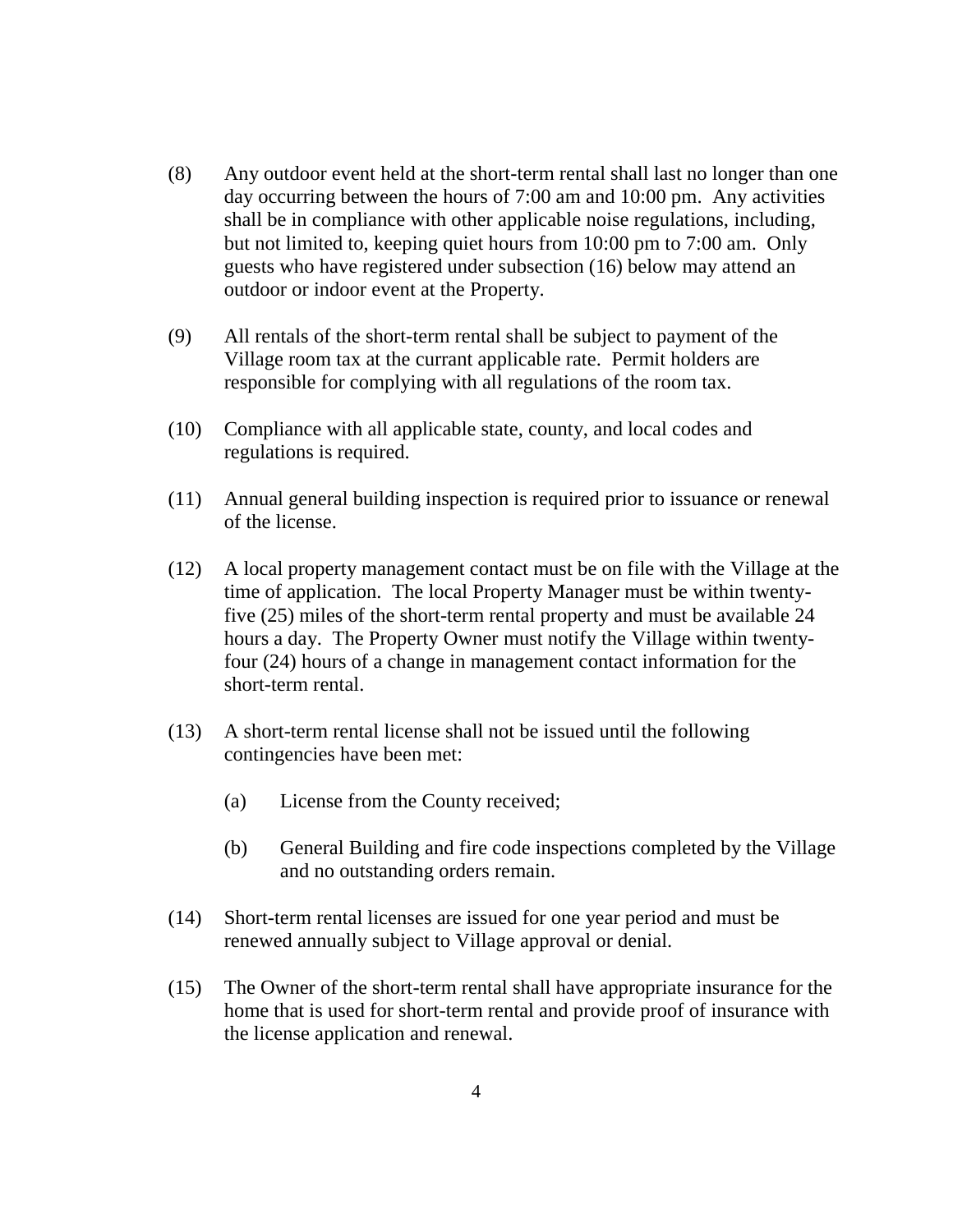- (16) Each short-term rental shall provide a register and require all guests to register their true names, addresses, and date of birth before occupancy of the short-term rental. The register shall be kept intact and available for inspection by representatives of the Village for at least one year.
- (17) Each short-term rental shall maintain the following written records for each rental of the dwelling unit: the full name and current address of any person renting the property, the time period for that rental, and the monetary amount or consideration paid for that rental.

### **Sec. 18-403. – Short Term Rental License.**

- (a) The Clerk shall issue a short-term rental license to all applicants following the approval of an application and the filing of all documents and records required under this Article. The application shall also contain the following information:
	- (1) Identify the Owner with contact information, including mailing address, physical address, and 24 hour phone number.
	- (2) Identify the Property Manager with contact information, including mailing address, physical address, and 24 hour phone number.
	- (3) The maximum days of occupancy for the premises for individual rentals.
	- (4) The license term.
	- (5) State lodging license number, if any.

### **Sec. 18-404. – Short-Term Rental License Procedure.**

- (a) All applications for short-term rental license shall be filed with the Clerk on forms provided. Applications must be filed by the Owner. No permit shall be issued unless the completed application is accompanied by payment of the required fee.
- (b) Each application shall include the following information and documentation for each short-term rental unit: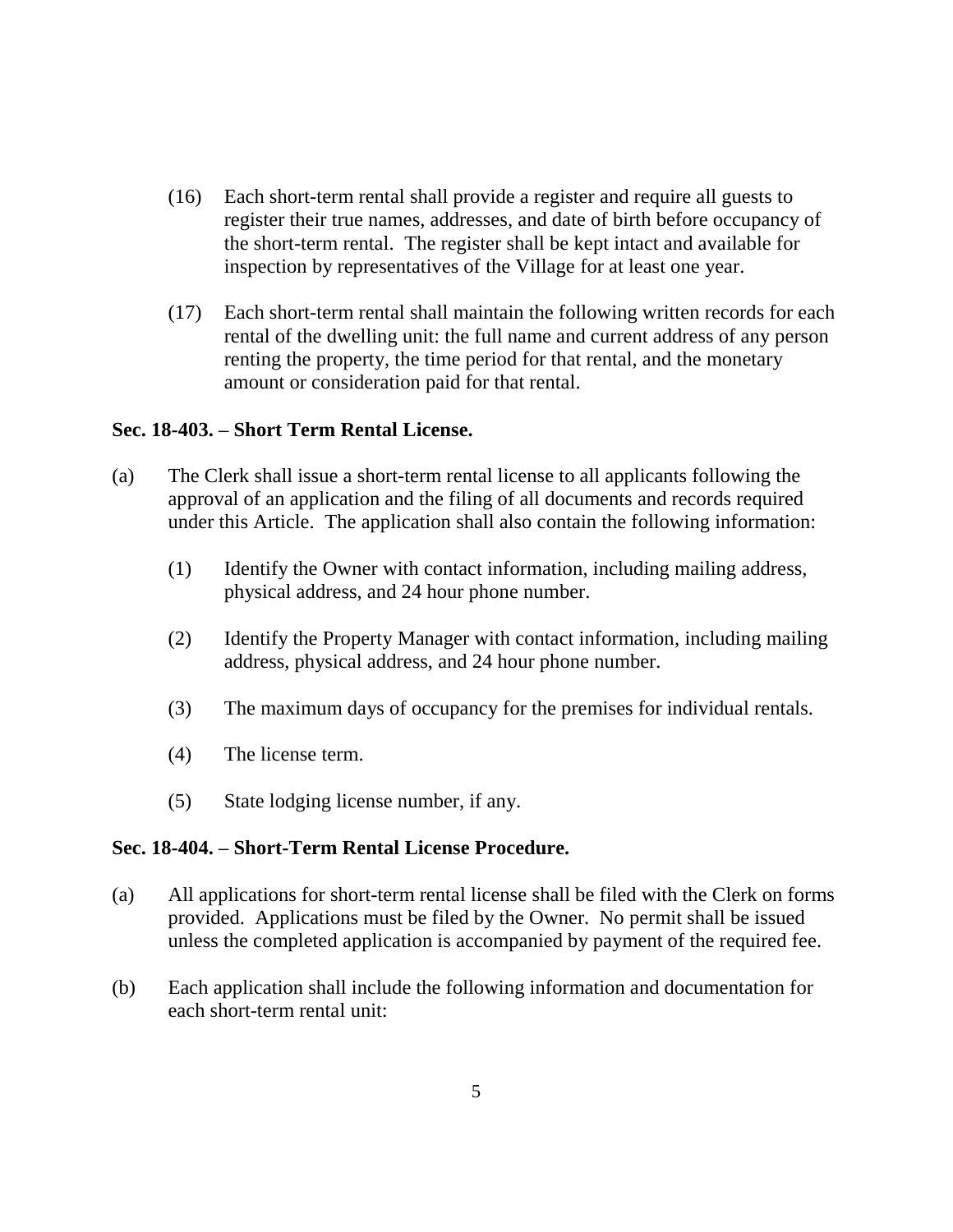- (1) A copy of State of Wisconsin license (Public Health Madison and Dane County) for a Tourist Rooming House License issued under Wis. Stat. § 254.64.
- (2) A copy of a completed State Lodging Establishment Inspection form dated within one  $(1)$  year of the date of issuance or renewal.
- (3) Proof of Insurance.
- (4) A copy of the Seller's Permit form the Department, if any.
- (5) Floor plan and requested maximum occupancy.
- (6) Site plan, including available onsite parking.
- (7) Property Management Agreement (if applicable).
- (8) Designation of the Property Manager.
- (9) Certification from the Owner that the property meets the requirements of this Article.
- (10) A room tax permit issued by the Village.
- (11) An employer identification number issued by the Internal Revenue Service.
- (c) Each permit and license shall run during a calendar year expiring December 31 (license year January 1 to December 31). The filing fee shall be paid upon filing of the application. Any application which does not include all of the information and documentation shall not be considered as complete.
- (d) When satisfied that the application is complete, the Clerk shall forward initial applications for permits and licenses to the appropriate Village departments for review. If the Clerk in consultation with Village staff determines that the application meets the requirements of this Article, the Clerk may submit the application for the public hearing process provided below and review by the Village Board. If the Clerk in consultation with Village staff determines that the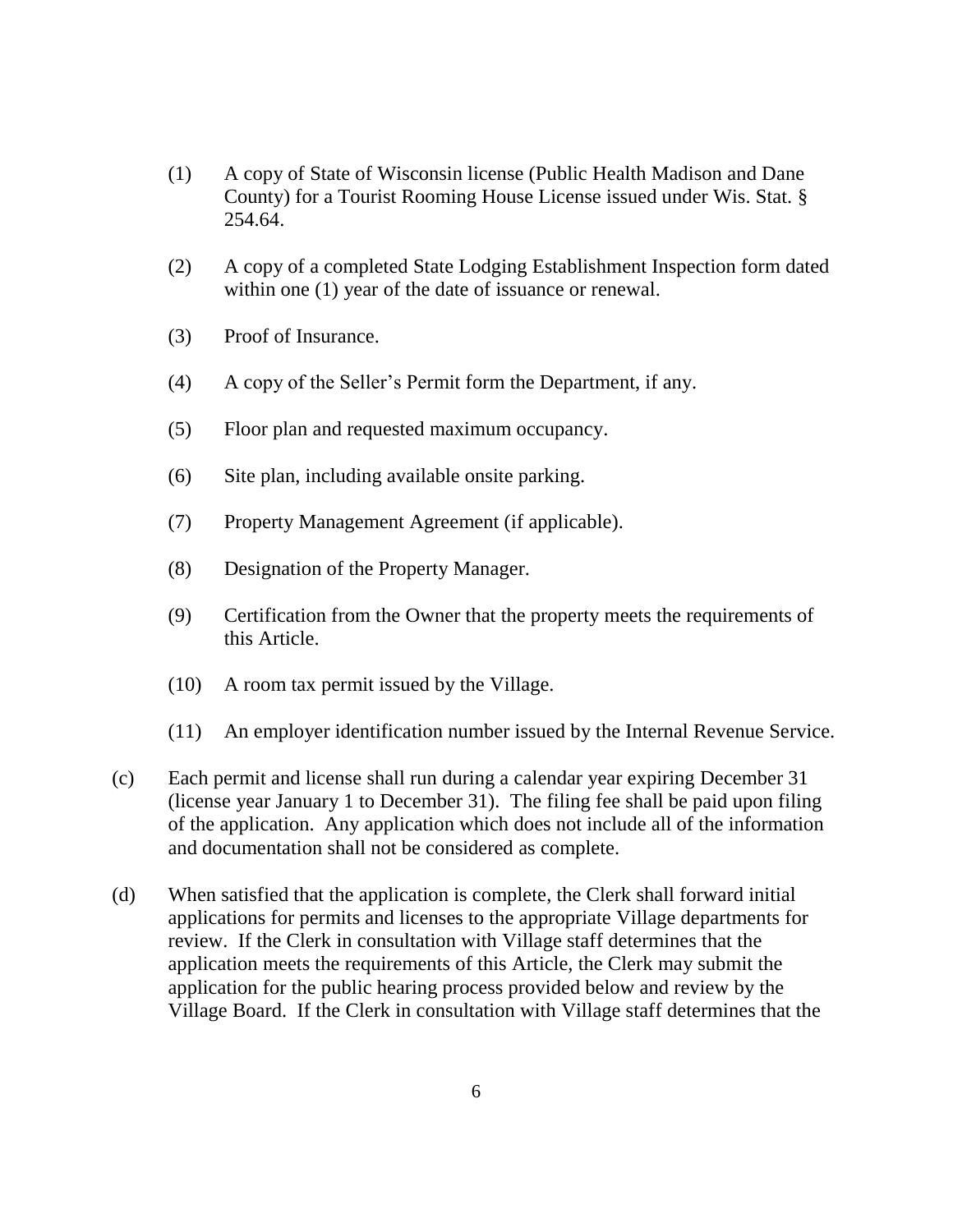application does not meet the requirements of this Article, the Clerk may deny the application.

- (e) The Village Board shall review the application and clerk/staff determinations, and either approve or deny the license based on that information and testimony provided at a public hearing held prior to that determination. The public hearing shall take place and be noticed as required for preliminary plats pursuant to Section 129-93(c) of the Village Code.
- (f) No short-term rental license shall be issued or renewed unless there is filed with the Clerk a completed Fire Inspection Report dated not more than one (1) year before the date of the issuance or renewal.
- (g) No short-term rental license shall be issued or renewed if the applicant or property has outstanding fees, taxes or forfeitures owed to the Village, unless arrangements for payment have been approved by the Clerk.

# **Sec. 18-405. – Short-Term Rental License Renewal; Issuance of Property Manager Permit.**

- (a) Each application for a renewal of a short-term rental license or for the renewal of a Property Manager Permit shall be filed with the Clerk on or before October 15.
	- (1) Each application for renewal of a short-term rental license shall include updated information for the documentation on file with the Clerk and payment of the applicable fee.
	- (2) Each application for the renewal of a Property Manager permit shall include the information required under Section 18-406 and payment of the applicable fee.
- (b) The Clerk shall verify that the information provided on the application for renewal of a short-term rental license or the application for a Property Manager Permit is complete and in accordance with the requirements of this Article. The Clerk shall request reports from the Public Safety Department and/or the Zoning Administrator regarding any complaints received, calls for service or actions taken regarding the short-term rental properties.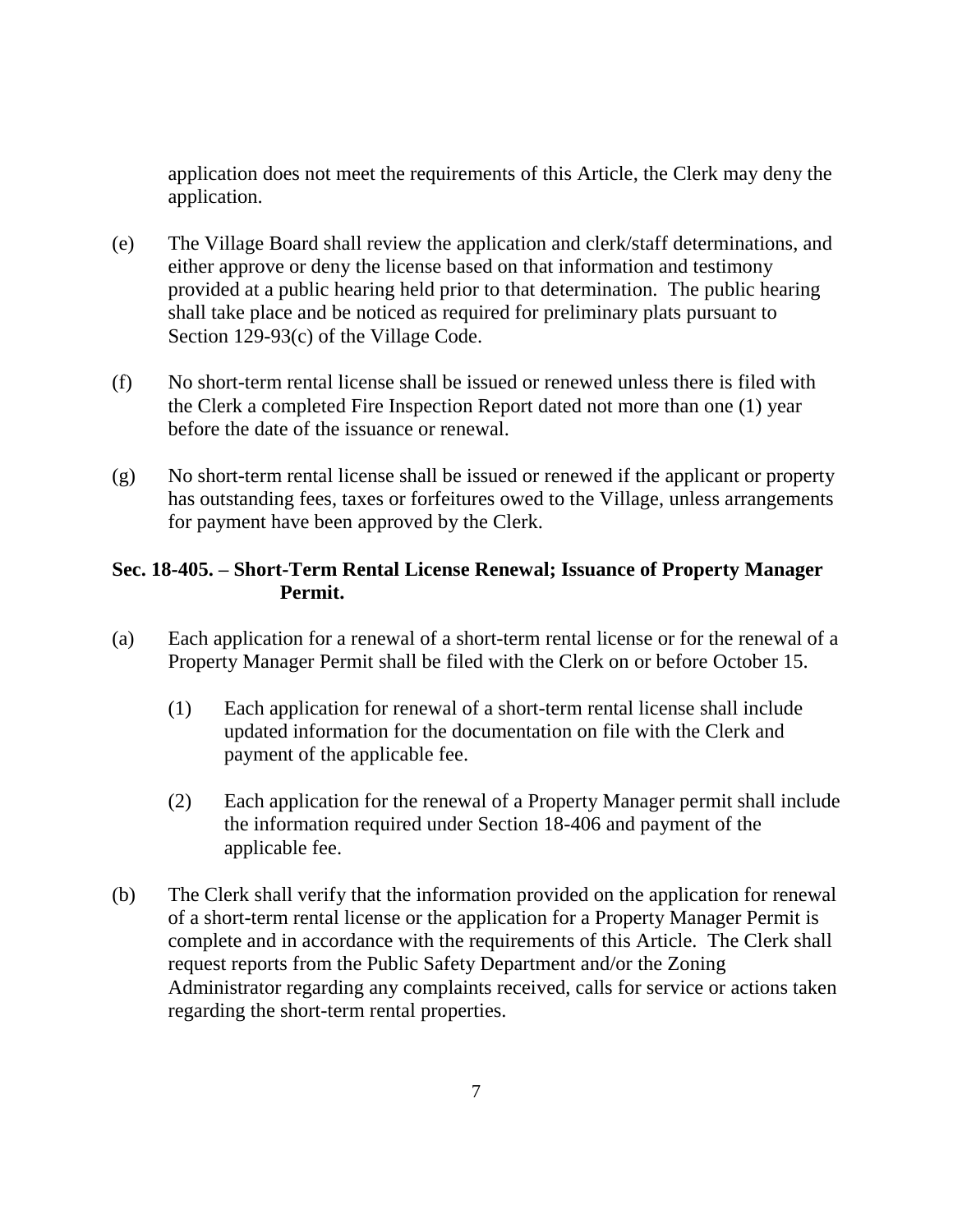- (c) If the Clerk in consultation with Village staff determines that the application for renewal of a short-term rental license and/or an application for a Property Manager Permit meets the requirements of this Article, the Clerk may submit the applications to the Village Board for review and action. If the Clerk in consultation with Village staff determines that the application for renewal of a short-term rental license and/or application for a Property Manager Permit does not meet the requirements of this Article, the Clerk may deny the renewal application or the application for a Property Manager Permit.
- (d) The Village Board shall review the application for renewal of a short-term rental license and/or an application for a Property Manager Permit, and all clerk/staff determinations, if any, and either approve or deny the renewal application and/or Property Manager Permit based on that information. If the Village Board approves the renewal of a short-term rental license and/or a Property Manager Permit, the Clerk shall issue the renewal license and/or the Property Manager Permit within ten (10) days of the Village Board's action.
- (e) No short-term rental license shall be issued or renewed unless there is filed with the Clerk a completed Fire Inspection Report by the Village fire inspector dated within one  $(1)$  year of the issue date.
- (f) No short-term rental license shall be renewed if the applicant or property has outstanding fees, taxes or forfeitures owed to the Village, or is under an order issued by the Building Inspector, or his designee, to bring the premises into compliance with Village ordinances, unless arrangements for payment have been approved by the Clerk.

### **Sec. 18-406. – Property Manager Permit.**

(a) No person may act as a Property Manager for a short-term rental without a Property Manager Permit issued in accordance with the provisions of this Article and, specifically, this Section 18-406 and Section 18-405. The Property Manager Permit shall apply to all short-term rentals for which the Property Manager has exclusive rights for the rental of the property. The Property Manager shall certify to the Village that each short-term rental operating under the short-term rental license complies with the standards of this Article. Property Managers shall be required to obtain an initial permit and, thereafter, a renewal permit on an annual basis pursuant to the schedule identified in Section 18-405. For avoidance of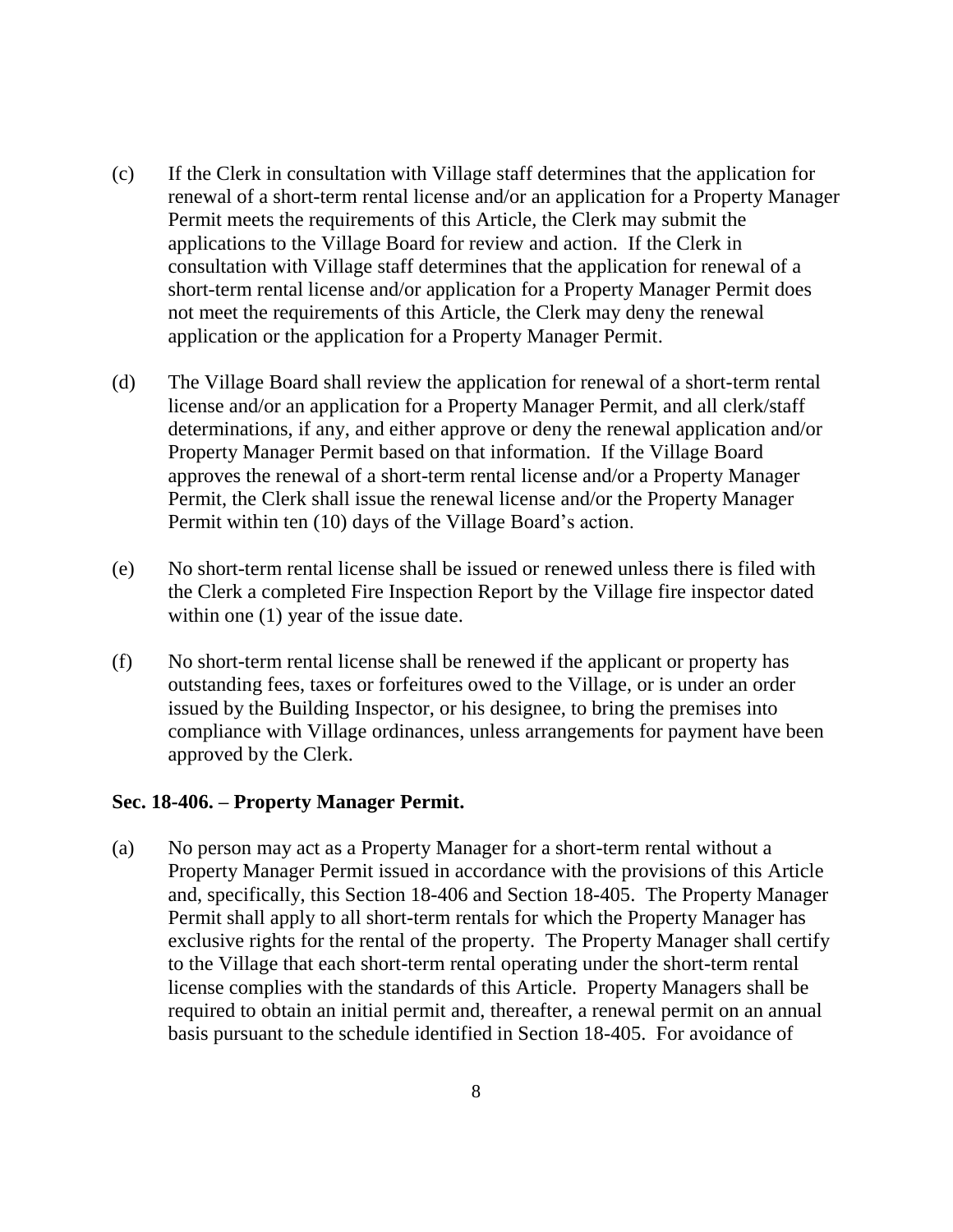doubt, initial applications for a Property Manager Permit shall be processed pursuant to Section 18-405; however, the October 15 deadline date shall not apply, as the initial Permit may be applied for at any time during the year.

- (b) To qualify as a Property Manager, the applicant shall meet the following requirements:
	- (1) Be a natural person residing in or within twenty-five (25) miles of the Village of Waunakee or a corporate entity with offices located within twenty-five (25) miles of the Village of Waunakee.
	- (2) The applicant does not have pending any criminal charge and has not been convicted of a felony or misdemeanor of any offense involving dishonesty, fraud, deceit, robbery, the use or threatened use of force or violence upon the person of another.
- (c) Each Property Manager shall be authorized by the Owner to act as the agent for the Owner for the receipt of service of notice of violation of this Article's provisions and for service of process pursuant to this Article and shall be authorized by the Owner to allow Village employees, officers and their designees, to enter the Owner's property for purposes of inspection and enforcement of this Article and/or the Village Code.

### **Sec. 18-407. – Standards for Short-Term Rentals.**

- (a) Each short-term rental shall comply with this Article's requirements or any other applicable Village ordinance. Each short-term rental shall comply with the following minimum requirements:
	- (1) One (1) internal bathroom for every (4) occupants.
	- (2) Not less than one hundred fifty (150) square feet of floor space for the first occupant thereof and at least an additional one hundred (100) square feet of floor space for every additional occupant thereof. The floor space shall be calculated on the basis of total habitable room area. Floor space is determined using interior measurements of each room. Floor space does not include kitchens, bathrooms, closets, garages, or rooms not meeting Uniform Dwelling Code requirements for occupancy. The maximum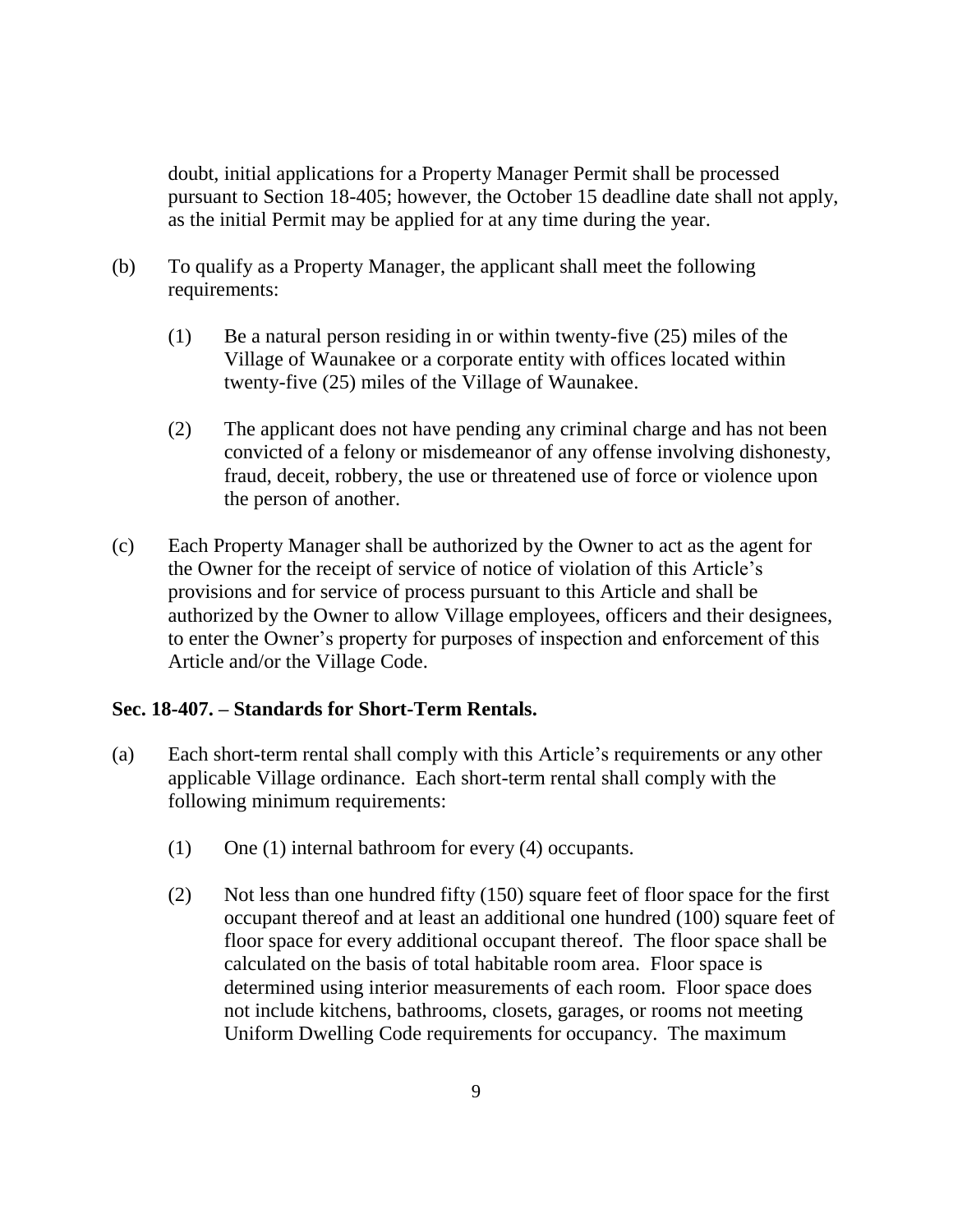occupancy for any premises without a separate enclosed bedroom is two (2) people.

- (3) Not less than one (1) onsite off-street parking space for every four (4) occupants based upon maximum capacity.
- (4) A safe, unobstructed means of egress from the short-term rental leading to safe, open space at ground level.
- (5) Shall have functional smoke detectors and carbon monoxide detectors in accordance with the requirements of Chapter SPS 321 of the Wisconsin Administrative Code.
- (6) Shall not have an accessible wood burning fireplace unless the Owner provides a certification from a properly licensed inspector, dated not more than thirty (30) days prior to submission, certifying that the fireplace and chimney have been inspected and are in compliance with National Fire Prevention Association Fore Code Chapter 211 Standard for Chimneys. Fireplaces, Vents, and Solid Fuel-Burning Appliances.
- (7) Shall not have hibachi, gas-fired grill, charcoal grill, or other similar devices used for cooking or any other purpose on any balcony, deck, or under any overhanging structure or within ten (10) feet of any structure.
- (8) Shall not have a fire pit or other similar device used for heating or any other purpose on any balcony, deck or under any overhanging structure or within twenty-five (25) feet of any structure.
- (9) There shall be no outdoor storage by the tourist or transient.
- (10) Pets must be restricted to the property.
- (11) Use of any pool, hot-tub, sauna or similar device shall not be allowed unless built to commercial standards, licensed, and meets all standard testing as required for use in a commercial hotel.
- (12) All Property Managers shall carry casualty and liability insurance issued by an insurance company authorized to do business in this state by the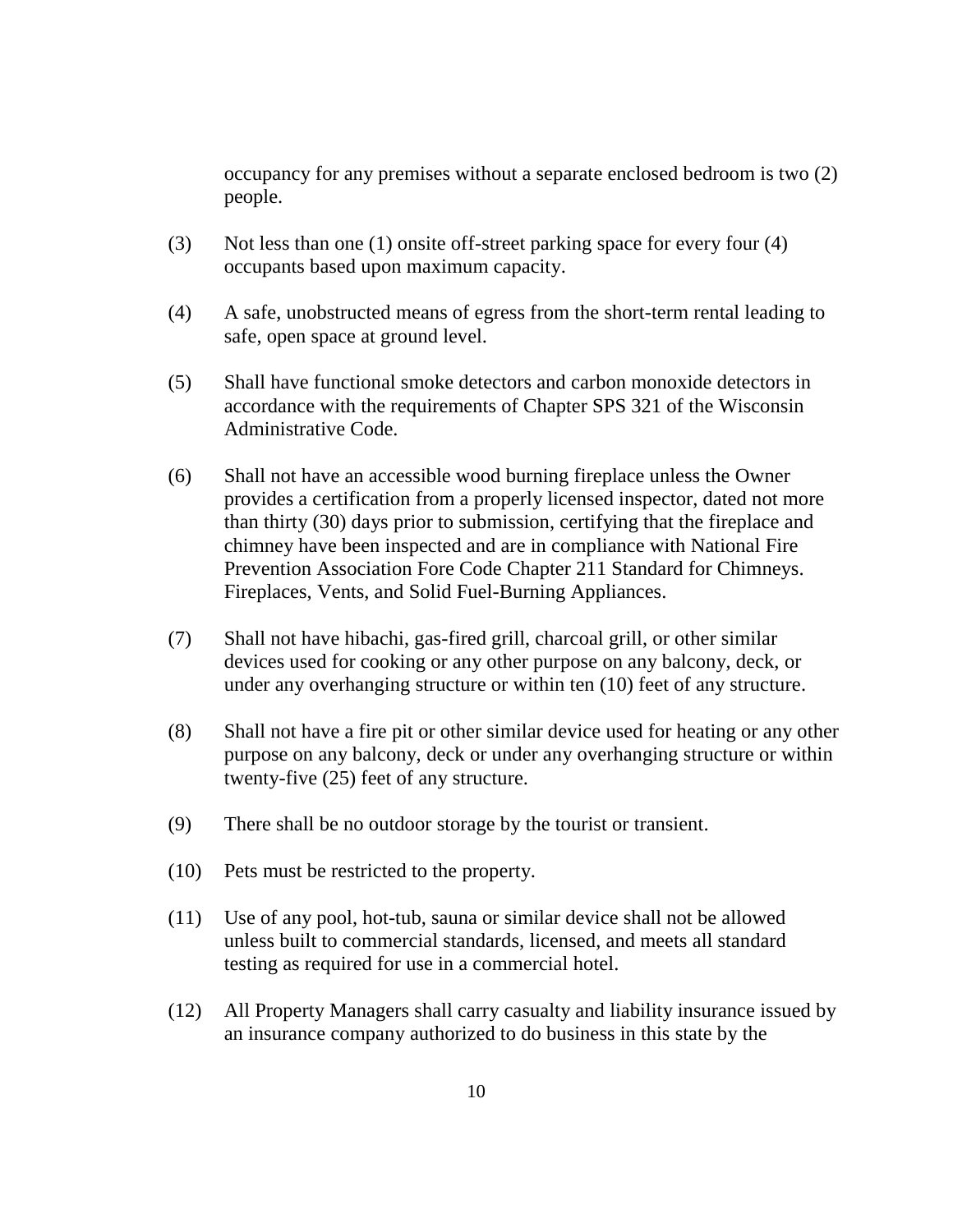Wisconsin Office of the Commissioner of Insurance, with liability limits of not less than \$300,000 per individual and \$1,000,000 aggregate.

(13) As a condition of issuance of a license under this Article, the Property Manager shall certify that each managed property is in compliance with the terms and conditions of the license and this Article.

### **Sec. 18-408. – Room Tax.**

- (a) Each short-term rental shall comply with the room tax requirements identified in Chapter 62, Article III of the Village Code.
- (b) The Property Manager shall file room tax returns for the short-term rental.
- (c) All tax returns and supporting documentation filed with the Clerk are confidential and subject to the protections provided under Chapter 62, Article III of the Village Code, and Wis. Stat. §§ 66.0615(3) and 77.61.

### **Sec. 18-409. – Display of License.**

Each short-term rental license shall be displayed on the inside of the main entrance door of each short-term rental.

# **Sec. 18-410. – Appeal and License Revocation.**

- (a) The denial of a short-term license or the renewal of a short-term license under this Article may be appealed by filing a written appeal request with the Clerk within ten (10) days of the Village's notice of denial. The appeal shall be heard by the Village Plan Commission, which shall make a recommendation to the Village Board. The Village Board shall then reconsider the initial application or renewal application, and any recommendations, and may approve or deny the application or renewal.
- (b) A license may be revoked by the Village Board for one or more of the following reasons:
	- (1) Failure to make payment on taxes or debt owed to the Village.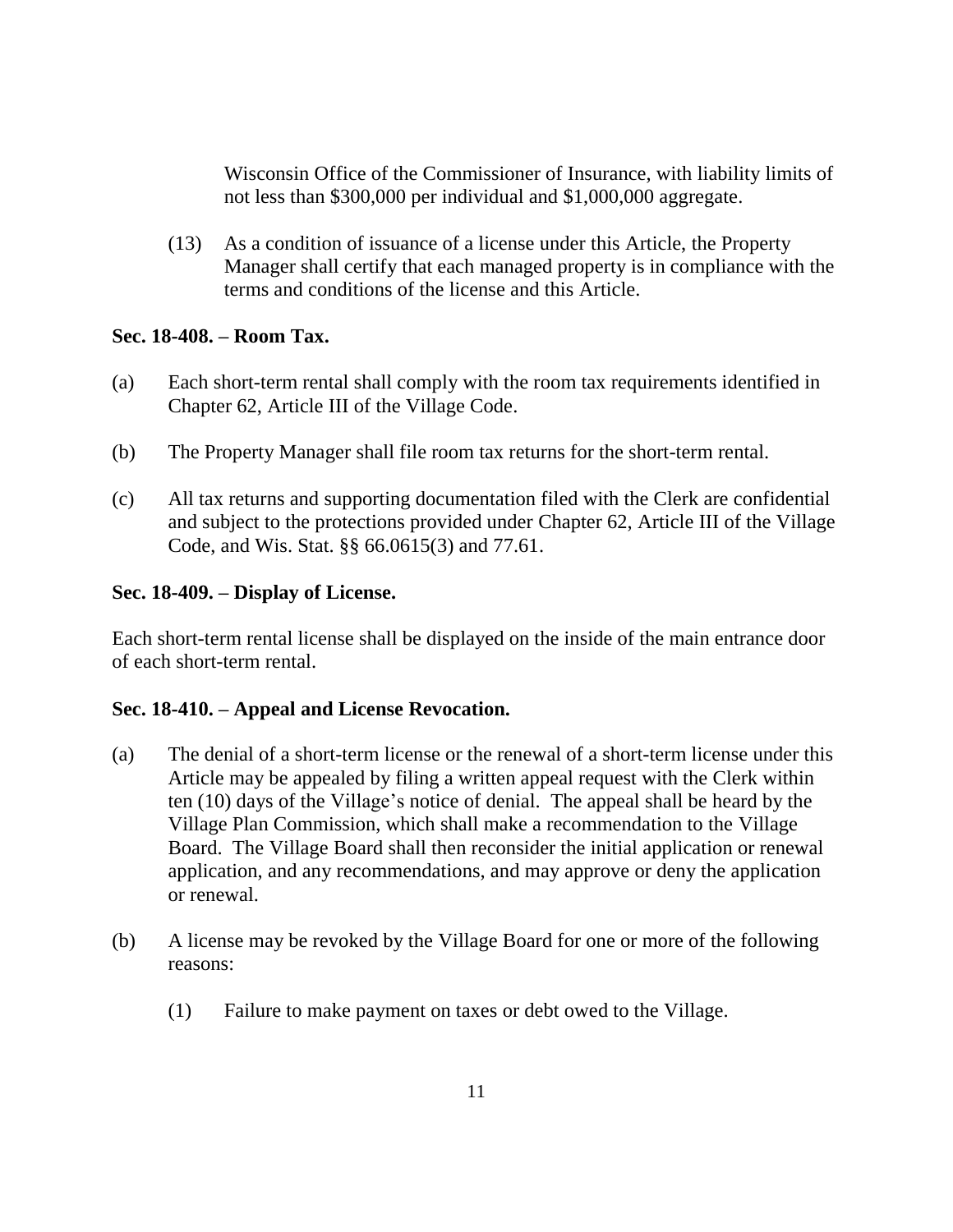- (2) Failure to make payment on room tax.
- (3) Three (3) or more legitimate calls for police service, building inspection or the health department for nuisance activities or other law violations in a twelve (12) month period.
- (4) Failure to comply with annual Village building inspection requirements.
- (5) Failure to maintain all required local, county, and state licensing requirements.
- (6) Failure to use the property as a short-term rental within twelve (12) months of obtaining the Village license.
- (7) Failure to comply with any requirements cited within this Article.
- (8) Any violation of an applicable zoning regulation or other state or local land use or property maintenance regulation.
- (9) Any violation of local, county, or state laws that substantially harm or adversely impact the predominately residential uses and nature of the surrounding neighborhood.

# **Sec. 18-411. – Penalties.**

- (a) Any person who shall violate any provision of this Article shall be subject to a penalty as provided in the General Penalty provisions of the Village Code and in the forfeiture amounts as provided for in the bond schedule for the Village Municipal Court.
- (b) Penalties set forth in this section shall be in addition to all other remedies of injunction, abatement or costs whether existing under this Article or otherwise.

### **Sec. 18-412. – Fees.**

- (a) Initial Short-Term Rental License application fee \$1,000.
- (b) Each additional units added under a Short-Term Rental License \$500.